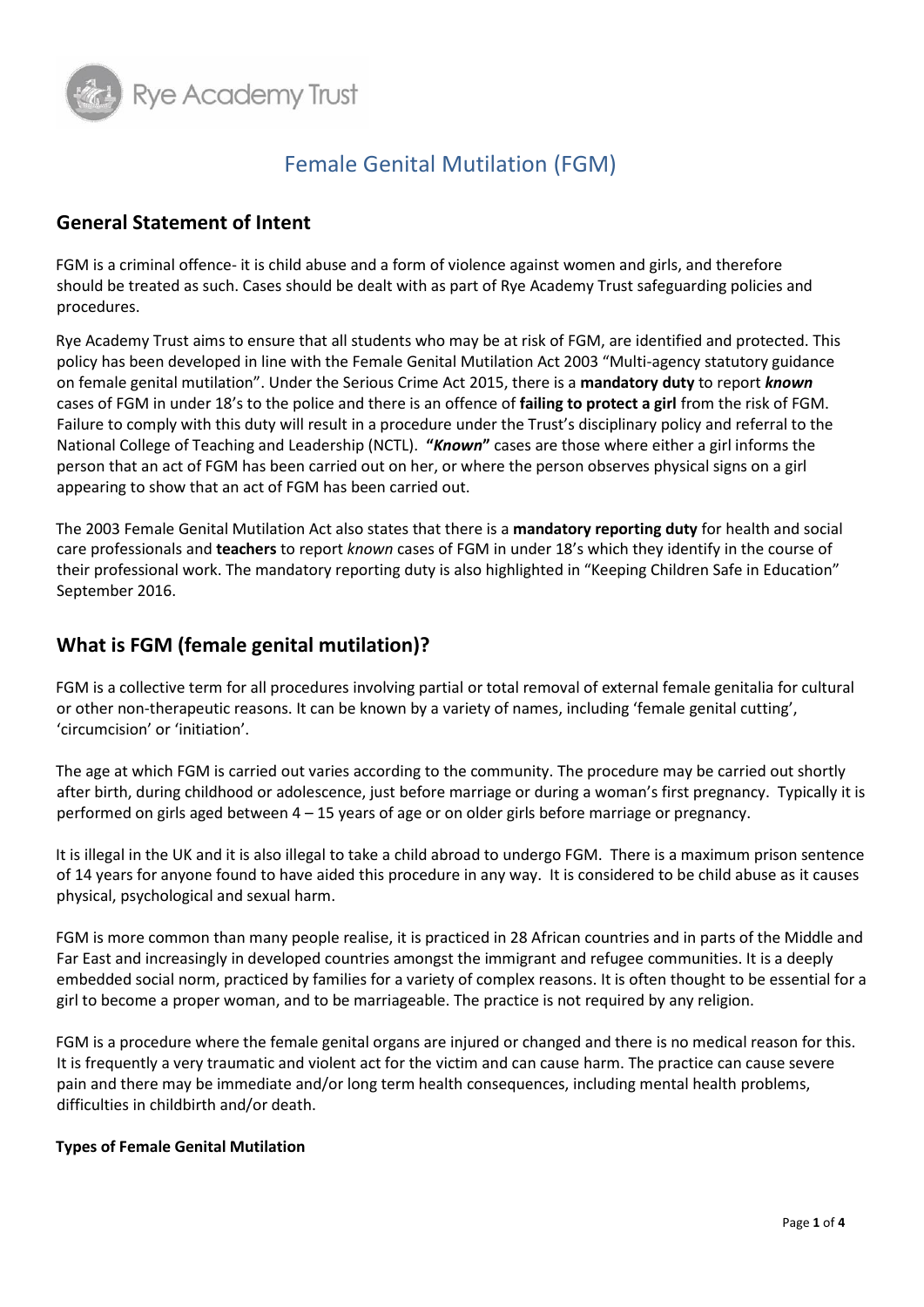**Type 1**: Also known as clitoridectomy, involves the excision of the prepuce with or without excision of part of or the entire clitoris.

**Type 2:** Also known as excision, involves excision of the prepuce and clitoris together with partial or total excision of the labia minora.

**Type 3**: Also known as infibulation or pharaonic type, involves excision of part or all of the external genitalia and stitching or narrowing of the vaginal opening, also known as infibulation. This is the most extreme form and constitutes 15 per cent of all cases. It involves the use of thorns, silk or catgut to stitch the two sides of the vulva. A bridge of scar tissue then forms over the vagina, which leaves only a small opening (from the size of a matchstick head) for the passage of urine and menstrual blood.

**Type 4**: This type consists of all other procedures to the genitalia of women for on-medical purposes, includes pricking, piercing or incision of the clitoris and/or the labia; stretching of the clitoris and or the labia; cauterisation or burning of the clitoris and surrounding tissues, scraping of the vaginal orifice or cutting of the vagina and introduction of corrosive substances or herbs into the vagina.

## **FGM Risk Identification**

#### **Some indications that FGM may have taken place include:**

- The family comes from a community that is known to practice FGM and there is a prolonged absence from school without a medical indication and on return to school:
	- o Has difficulty in walking, sitting or standing
	- o Has noticeable behaviour changes
	- o Requests to be excused from Physical Education lessons
	- Confiding that FGM has taken place\*
	- Requesting help, either directly or indirectly, to manage any of the complications associated with the practice\*
	- Spending longer than normal in the toilet due to difficulties urinating or menstrual problems
	- Frequent urinary tract infections or menstrual problems
	- Recent onset of signs of emotional and psychological trauma *(e.g. withdrawal, depression and/or anger)*
	- Being excused from Physical Education lessons without the support of her GP

#### **Some indications that FGM may be about to take place include:**

- From "high risk" background (see high risk counties below) and:
	- o Aged 0-15 years old
	- o Withdrawn from Personal, Social, Health and Economic Education (PSHE) lessons by parents
	- $\circ$  Parent or female child states the girl will be taken out of the country for an extended holiday
- Mother had FGM\*
- Confiding in a professional about an impending 'Special procedure' or Special holiday or ceremony\*
- Requesting help from a teacher or another professional or adult to avoid FGM\*
- Older sister had FGM\*
- Talks about a long holiday to country of origin or another country where the practice is prevalent
- Overheard reference to FGM e.g. a conversation with reference to FGM, either in relation to themselves or another female family member or friend
- Request for help to prevent it happening
- Anxiety about a 'Special procedure' or a 'Special occasion' which may include discussion of a holiday to their country of origin
- A male student may also indicate some concern about his sister or other female relative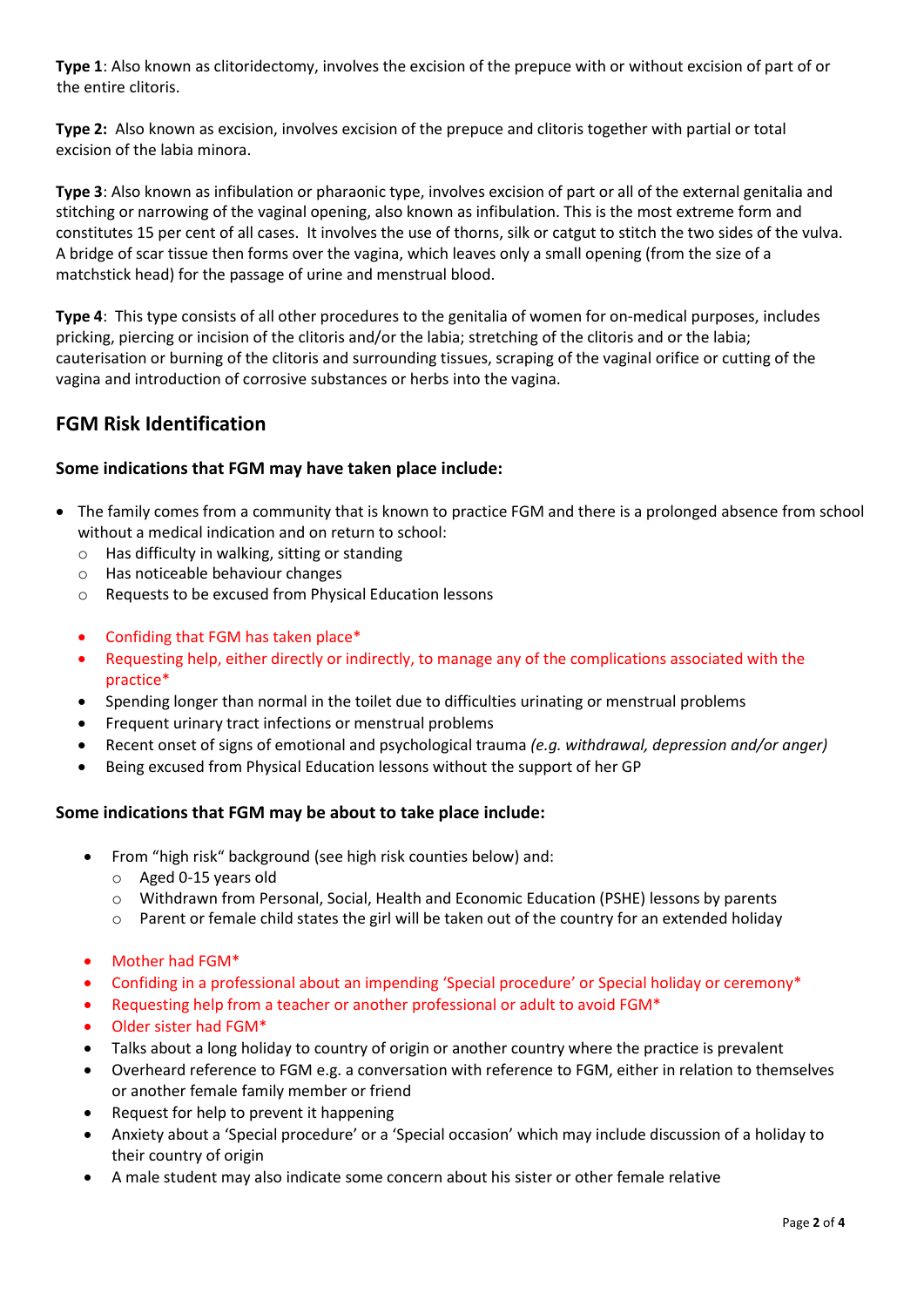**\* Note:** Occurrence of any one of these factors should prompt **immediate** action

## **What do I do?**

If a girl under 18 tells you she has had FGM and/or has signs which appear to show she has had FGM:

- **IMMEDIATELY – Speak to the Designated Safeguarding Lead who will help you to contact the police on the non-emergency crime number 101; the professional who identifies FGM or receives the disclosure must be the one who report it.**
- **In instances where the risk of harm to a child is judged to be high i.e. is it likely that FGM will happen in the near future or has happened and a child is suffering harm, contact SPOA and the police 999.**

## **REMEMBER: If a girl appears to have been recently cut or you believe she is at imminent risk, act immediately – this may include phoning 999.**

#### **USEFUL NUMBERS**

- Single Point Of Advice (SPOA):
	- o Tel: 01323 464222
	- o Email: [0-19.SPOA@eastsussex.gov.uk](http://0-19.SPOA@eastsussex.gov.uk/) or [0-19.SPOA@eastsussex.gcsx.gov.uk](mailto:0-19.SPOA@eastsussex.gcsx.gov.uk)
- Foundation for Women's Health, Research and Development, [\(FORWARD\)](http://www.forwarduk.org.uk/) Tel: 020 8960 4000;
- The African Well Woman Clinic at [Central Middlesex Hospital,](http://www.lnwh.nhs.uk/?id=69&type=A&parent=24) Acton Lane, Park Royal, NW10 7NS.

Approved 08 02 18